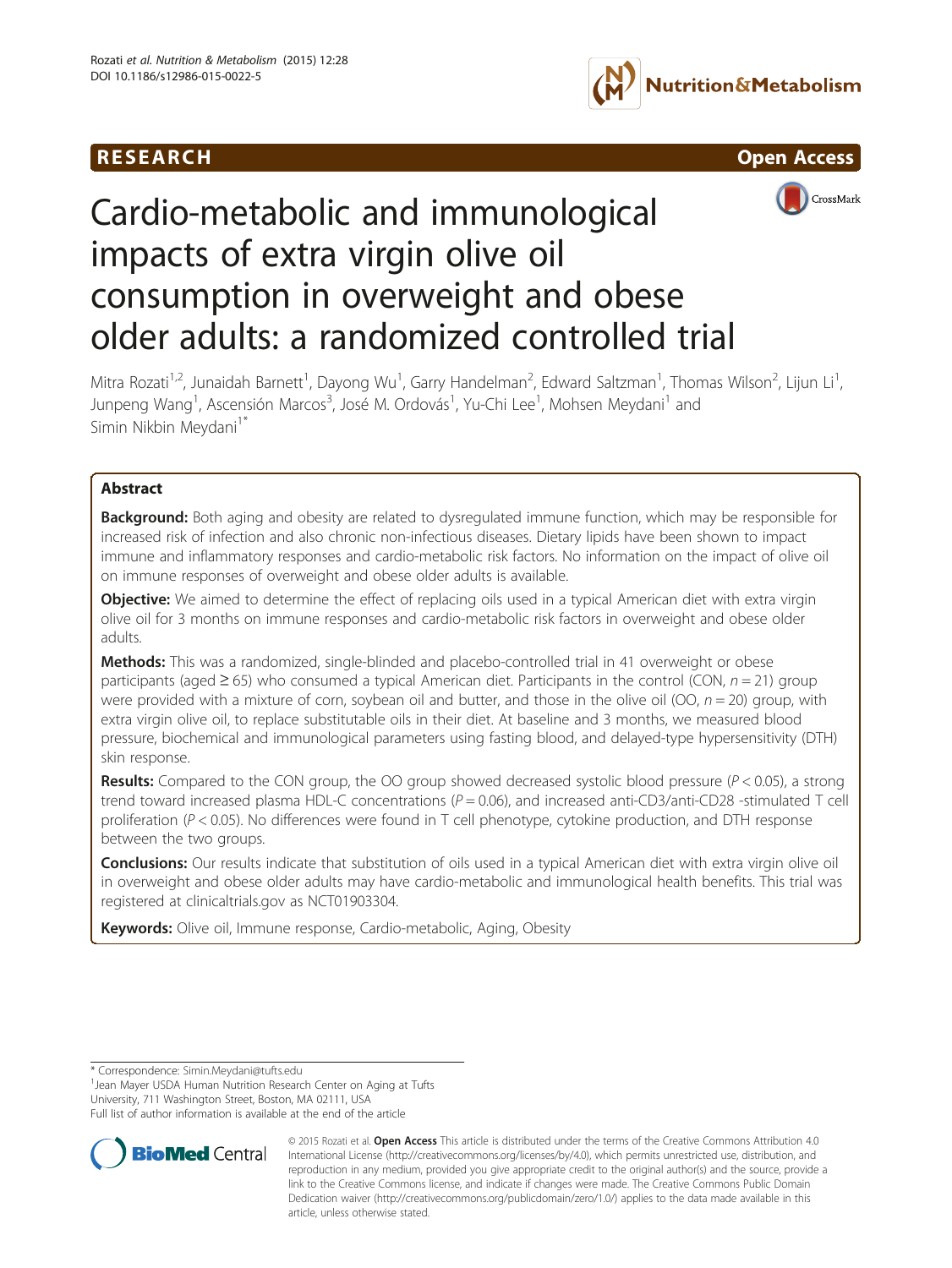### Introduction

Olive oil, which is part of the Mediterranean diet (Meddiet), has been shown to have several health benefits including a capacity to lower the risk of cardiovascular disease (CVD), stroke, and certain forms of cancer. The health benefits of olive oil have been linked mostly to its high content of oleic acid and phenolic compounds [\[1](#page-9-0)–[4](#page-9-0)].

It is well known that aging is associated with dysregulated immune function and increased susceptibility to infectious diseases as well as higher incidence of noninfectious diseases such as CVD, dementia, arthritis, diabetes, cancer, and autoimmune disorders [[5](#page-9-0), [6](#page-9-0)]. Changes in both cell-mediated immunity and inflammatory responses have been reported with aging. While age-associated changes are observed in almost all aspects of the immune system, a decline in T cell function is believed to be the central defect in immunosenescence [[7](#page-9-0)–[10\]](#page-10-0). Age-related decline in ex vivo antigen and mitogen-stimulated T cell proliferation [[11, 12\]](#page-10-0) as well as *in vivo* T cell responses to immunization [\[13](#page-10-0)], and delayed-type hypersensitivity (DTH) skin response [[14\]](#page-10-0) have been reported across all species. The decline in T cell-mediated function is attributed somewhat to phenotypic changes in lymphocytes [[15](#page-10-0)–[17\]](#page-10-0), decline in IL-2 production [[18\]](#page-10-0) and increase in production of T cell suppressive eicosanoids [\[19](#page-10-0), [20\]](#page-10-0).

On the other hand, aging is associated with chronic inflammation as indicated by higher levels of inflammatory markers such as IL-6 and tumor necrosis factor-alpha (TNF- $\alpha$ ), both of which may cause substantial tissue damage and dysfunction [[5,](#page-9-0) [21, 22\]](#page-10-0) and are believed to be key players in the pathogenesis of several diseases including CVD, rheumatoid arthritis (RA), neurodegenerative diseases, and cancer [[23, 24](#page-10-0)].

Similar to aging, obesity is associated with low-grade, chronic inflammation, which is thought to contribute to the development of several inflammatory diseases [[25, 26](#page-10-0)]. Obesity is also shown to impair T cell function and resistance to infection [[26](#page-10-0), [27\]](#page-10-0). Evidence in both humans and mice has shown that metabolic tissues in the obese (including adipose, liver, muscle, pancreas and brain) compared to those in lean controls secrete more inflammatory mediators/markers such as TNF-α, IL-6 and C reactive protein [\[28](#page-10-0)–[32](#page-10-0)]. Studies have shown that increased adherence to the Med-diet enriched by extra virgin olive oil (EVOO) is associated with lower incidence of obesity [\[33](#page-10-0), [34\]](#page-10-0), hypertension [[35\]](#page-10-0) and hyperlipidemia [\[36\]](#page-10-0).

The limited studies conducted on the immunomodulatory effect of olive oil have shown inconsistent results [\[37](#page-10-0), [38](#page-10-0)]. Additionally, the majority of these studies have reported the anti-inflammatory and antioxidant effects of olive oil [[39](#page-10-0)–[42\]](#page-10-0) with little information available on the impact of olive oil on T cell-mediated immune response in humans. Moreover, few studies have evaluated olive oil's effect on both T cell-mediated function and inflammatory responses, and none of them have been conducted in overweight or obese older adults. Given that both obesity and aging are associated with increased inflammation and impaired T cell function, it is critical to determine the health benefits of olive oil in this particular population. Further, all previous studies focusing on immune function have used refined olive oil rather than EVOO, which contains phenolic compounds that have antioxidant properties not found in refined olive oil. These components have been suggested to be key factors contributing to EVOO's beneficial effects [\[1](#page-9-0)–[3\]](#page-9-0).

There is growing evidence that olive oil has some beneficial effects on CVD through different mechanisms including effects on lipid profile, blood pressure, inflammation, and arterial wall function [\[35](#page-10-0), [36](#page-10-0), [43](#page-10-0)–[45](#page-10-0)]; but to our knowledge, none of those studies have been conducted in overweight or obese older adults. Thus, the current study was conducted to evaluate whether substituting oils in a typical American diet with EVOO would improve T cell-mediated immune function and inflammatory responses as well as factors related to cardiometabolic status in overweight or obese older adults such as lipid profile and blood pressure.

### Subjects and methods **Participants**

Participants for this study were recruited by the Recruitment and Volunteer Services Department at the Jean Mayer USDA Human Nutrition Research Center on Aging (HNRCA) at Tufts University by inviting individuals within the specified age and body mass index (BMI) ranges in the HNRCA recruitment database, advertising in various local newspapers, in media sources, at the Tufts University Boston campus, Tufts Medical Center clinics, and on public bulletin boards in the downtown Boston area and neighboring towns. A total of 960 responses were received. After telephone pre-screening, 799 individuals were considered ineligible because they either were no longer interested or did not meet study criteria. Following laboratory screenings, an assessment of medical history and a physical examination performed by a study nurse practitioner in the Metabolic Research Unit (MRU) at the HNRCA, an additional 117 of the remaining 161 individuals were found ineligible to participate.

Subjects were excluded if they reported that they did not speak English, were blind or deaf, were on a vegetarian diet, ate more than 3 meals per week at a restaurant, had chronic eating disorders, were HIV+, or had autoimmune diseases or cancers (except for non-melanoma skin cancer), used chemotherapy or immunosuppressive drugs, or had any major illnesses including uncontrolled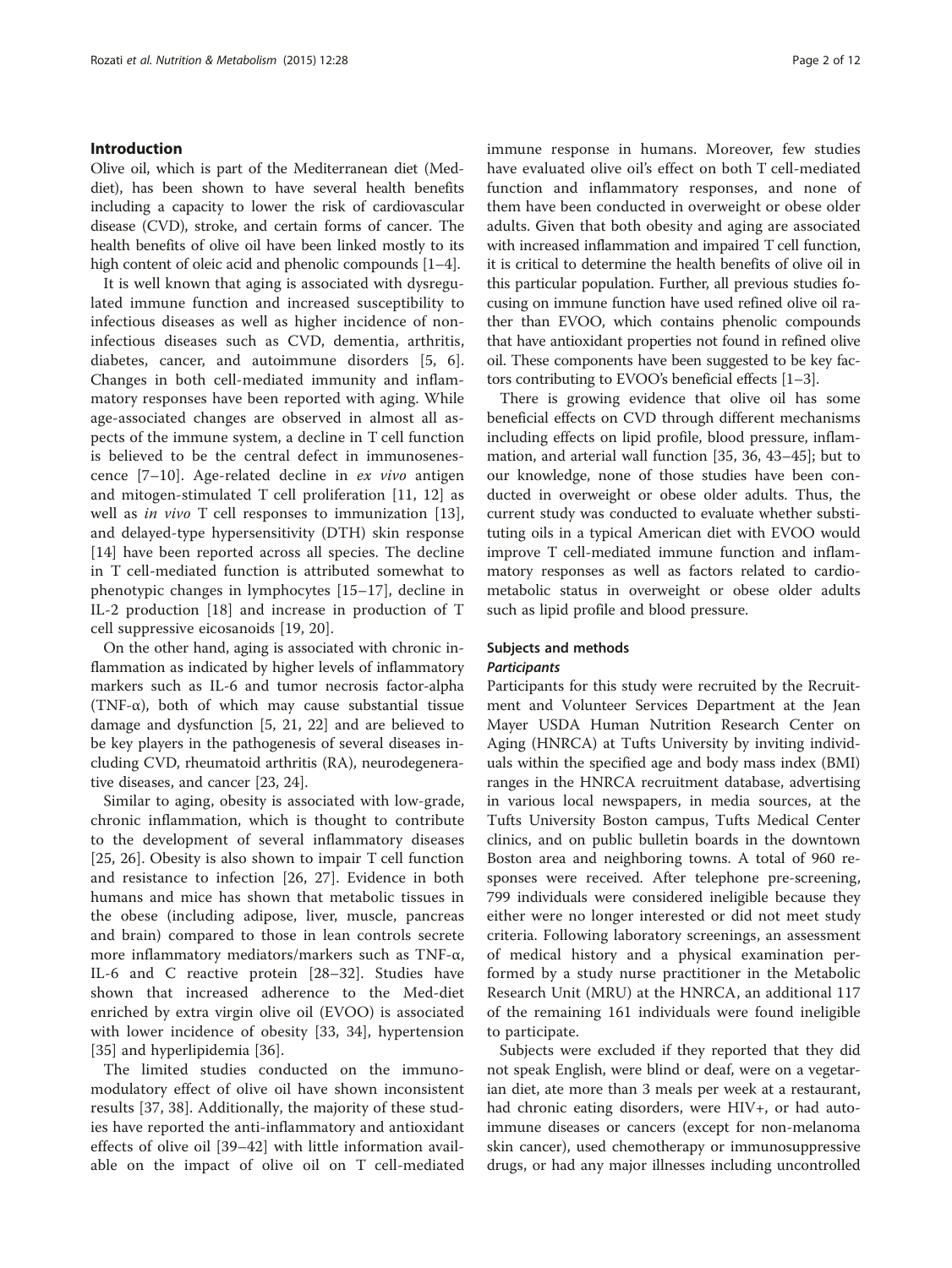CVD, liver disease, renal disease, diabetes, hypertension, asthma, a history of splenectomy, were on dialysis or had any conditions associated with maldigestion or malabsorption including pancreatitis, celiac disease, gastric bypass or surgery for weight loss. Additionally, they were excluded if they were diagnosed with or were in treatment for psychosis and had obtained a BDI-II (Beck Depression Inventory-II) score ≥ 20 or MMSE (Mini Mental State Examination) score ≤ 25. Finally, they were excluded if they consumed more than 2 glasses of alcoholic drinks/day or had a history of smoking; further, they were excluded if any of the following occurred prior to study blood draws and skin tests: they had used nicotine within 6 months, were on antibiotics or had infections within 2 weeks, received flu vaccination within 3 weeks and tetanus immunization within 6 weeks.

Subjects of both genders were included if they were 65 y or older, had a BMI between 25–35 kg/m<sup>2</sup>, were willing to stop using dietary supplements (except vitamin D and calcium) including multivitamin and minerals, fish oil, olive oil, and canola oil, 30 days before and during the study. Additionally, they were consuming and were required to continue consuming a typical American diet. The diet composition of the typical American diet has been determined by National Health and Nutrition Examination Survey (NHANES) as follows: carbohydrates make up 50 % of daily energy requirements and include refined and processed grain products, fruits and vegetables and dairy products. Protein constitutes 15 % of daily energy requirements provided from sources such as meats and dairy products. Fat makes up 35 % of daily energy requirements, which represents 86 g of fat/day in a 2200 calorie diet. The fatty acid composition includes polyunsaturated fatty acids (PUFA), saturated fatty acid (SFA), and monounsaturated fatty acids (MUFA) at the ratio of 1:2:2. Dietary fiber and cholesterol intake are 12–14 g/day and ≥400 mg/day, respectively [[46, 47](#page-10-0)].

The forty-four subjects who were eligible to participate in the study signed the informed consent form, and 41 participants completed the study. Three (3) participants dropped out of the study: one was prescribed an iron supplement, one refused to have DTH skin test implant, and one had an accident unrelated to the study (Fig. [1\)](#page-3-0).

### Study design

We conducted a randomized, single-blinded, and placebo-controlled trial in overweight and obese older adults between 2011 and 2013 to determine the impact of replacing substitutable oils in a typical American diet with extra virgin olive oil. The study protocol and consent form were approved by the Tufts University/Tufts Medical Center Institutional Review Board. Eligible participants were randomized into either the CON or OO group in a 1:1 ratio.

The coding for the CON and treatment groups was assigned by the study statistician, who had no contact with subjects and had no role in data collection. The study oils (CON or OO) were labeled with the subjects' names by the study dietitian, who also held the randomization code; all other investigators and the study nurses were blinded to this information. Participants, however, could not be blinded since they might recognize the smell and taste of EVOO.

The oils were provided in a bottle or as a spread. To minimize bias, both study oils were provided to participants in the same type of bottle (oil) and the spread in the same type of container (spread). The CON oil was a blend of 10 % corn oil and 90 % soybean oil, and the CON spread was butter; these were defined as the oils consumed in a typical American diet [\[48](#page-10-0)]. The EVOO used for the study was provided by the Deoleo Company in Cordoba, Spain. Prior to screening, participants were asked to taste the oil/spread and to confirm they were willing to consume these oils while on the study (Table [1](#page-3-0) shows the composition of fatty acids in both the CON and OO groups).

Participants consumed the assigned oils for 3 months. During the study, both groups continued their typical American diet with only one change: they replaced substitutable oils in their diet (cooking oil, spread, and oils in dressings) with the study oil/spread provided to them. The study oils were distributed to the participants by the dietitians at the MRU of the HNRCA.

#### Baseline and month 3 study visits

Subjects were asked to come to the center for 4 consecutive days at the beginning (baseline) of the study and 3 months after enrollment. On day 1, vital signs (temperature, blood pressure, pulse, and respiratory rate), weight, height, and waist and hip circumferences were measured. Subjects were asked to discontinue antiinflammatory medicines including aspirin or antihistamines 72-h before each blood collection until 48-h after DTH implantation. On day one, blood was collected after a 12-h fast for blood chemistry, lipid profile, complete blood count (CBC) differential, fatty acids, and immunological tests described below. On day 2, a second blood sample was drawn for repeated *ex vivo* immune tests. Then, three (3) recall antigens (detailed below) and saline were implanted in the forearm of each subject for the DTH skin test, as an in vivo test of cell-mediated immune function [[49](#page-10-0)]. On day 3 and 4, participants visited the MRU for an evaluation of their DTH skin response at 24-h and 48-h post-administration, respectively.

### Diet intervention visits and assessment of dietary intake

Dietitians at the MRU at HNRCA provided participants with instructions for substituting fats used in their diets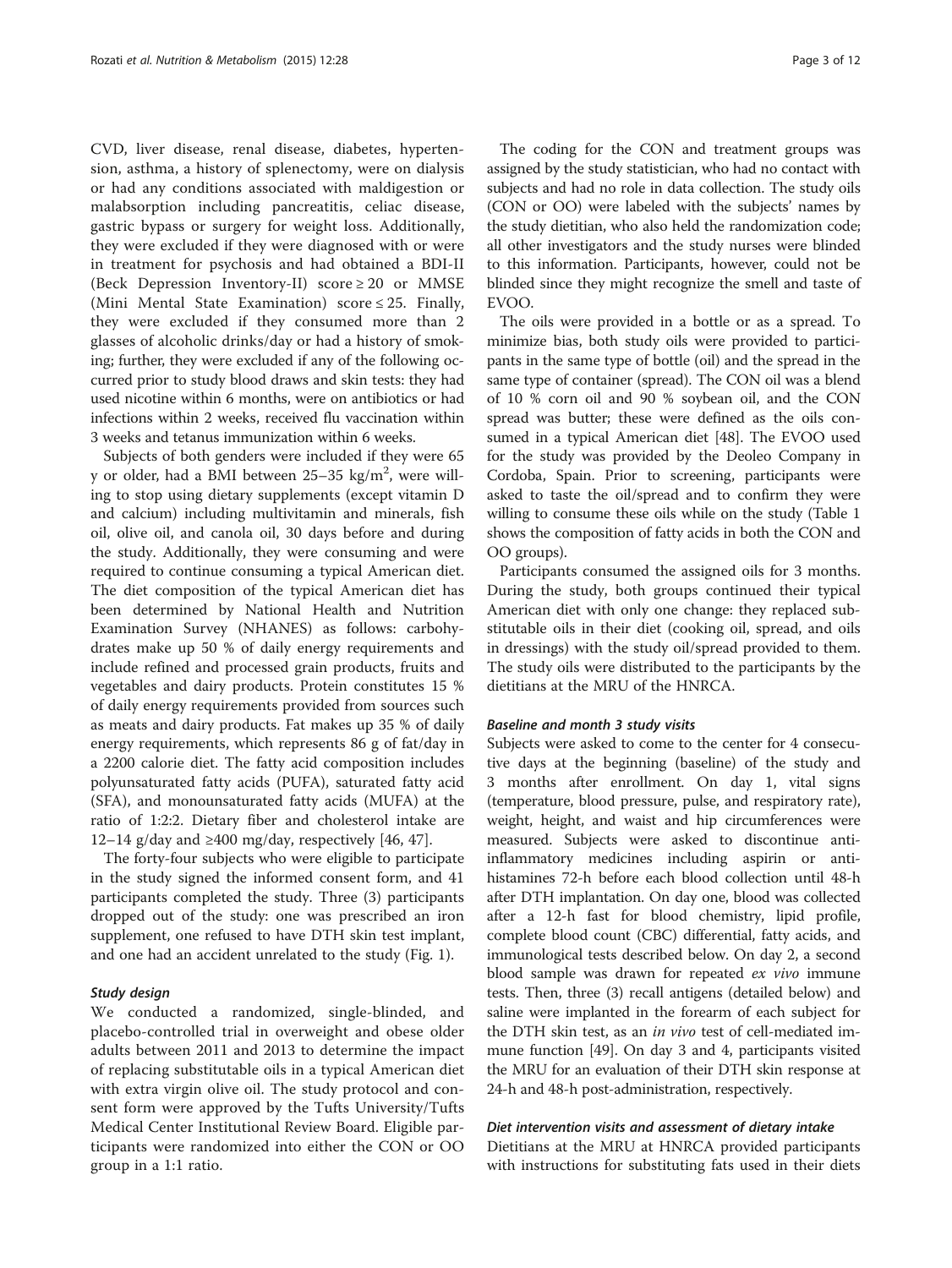

<span id="page-3-0"></span>

with study oils and spreads. Dietary counseling was provided every two weeks or more often as needed to ensure that all subjects were following the instructions, were using the right oil and adhering to the appropriate diet. Compliance with consuming study oils was evaluated by the dietitians using a "checklist of study oils consumed per week" as indicated by participants when they returned used containers for a new supply of study oils

Table 1 Composition of fatty acids in control and olive oils/ spreads

| Fatty acids | Olive oil | Control oil | Butter (control spread) |
|-------------|-----------|-------------|-------------------------|
|             |           | %           |                         |
| C14:0       | 0.4       | 0.1         | 11.5                    |
| C16:0       | 13.5      | 10.9        | 36.2                    |
| C16:1       | 1.3       | 0           | 0                       |
| C18:0       | 2.4       | 4.4         | 15.1                    |
| C18:1n9     | 68.3      | 22.7        | 30.7                    |
| C18:1n7     | 3.2       | 1.4         | 1.9                     |
| C18:2n6     | 10        | 54.2        | 4.1                     |
| C18:3n6     | 0         | 0           | 0                       |
| C18:3n3     | 0.7       | 6.3         | 0.5                     |
| C20:1n9     | 0.3       | 0           | 0                       |
| C20:4n6     | 0         | 0           | 0                       |
| C20:5n3     | 0         | 0           | 0                       |
| C22:5n6     | 0         | 0           | 0                       |

Fatty acids (%) in control and olive oil samples analyzed by gas chromatography as described in method section

and spreads as well as by plasma fatty acid analysis (see below). To assess dietary intake, participants completed a 3-day dietary record (3DDR) at both baseline and month 3, which were reviewed and analyzed by a dietitian using the Minnesota Nutrient Data System (Nutrition Coordinating Center, University of Minnesota, Minneapolis, MN), version 2010.

### CBC differential, blood chemistry, and blood lipid profile

Fasting blood was used for evaluation of CBC-differential [[50](#page-10-0)], blood glucose [[51](#page-10-0)], and blood lipid profile [triglycerides [\[52\]](#page-10-0), total cholesterol [\[53](#page-11-0)], low density lipoprotein cholesterol (LDL-C), and high density lipoprotein cholesterol (HDL-C) [[54](#page-11-0)] at baseline and month 3 by the Nutritional Evaluation Laboratory (NEL) at the HNRCA.

### Fatty acid analysis

Compliance of study oil intake was determined by measuring fatty acid composition in the plasma of participants by gas chromatography (GC) method [\[55\]](#page-11-0).

### Immunological assessment

Lymphocyte phenotype To determine lymphocyte phenotype, whole blood surface staining of different white blood cell markers was done using fluorescent antibodies (all from eBioscience, San Diego, CA) for total T cells (CD3+), helper T cells (CD4+), cytotoxic T cells (CD8+), naïve and memory subpopulations within CD4 and CD8 T cells (determined by their combined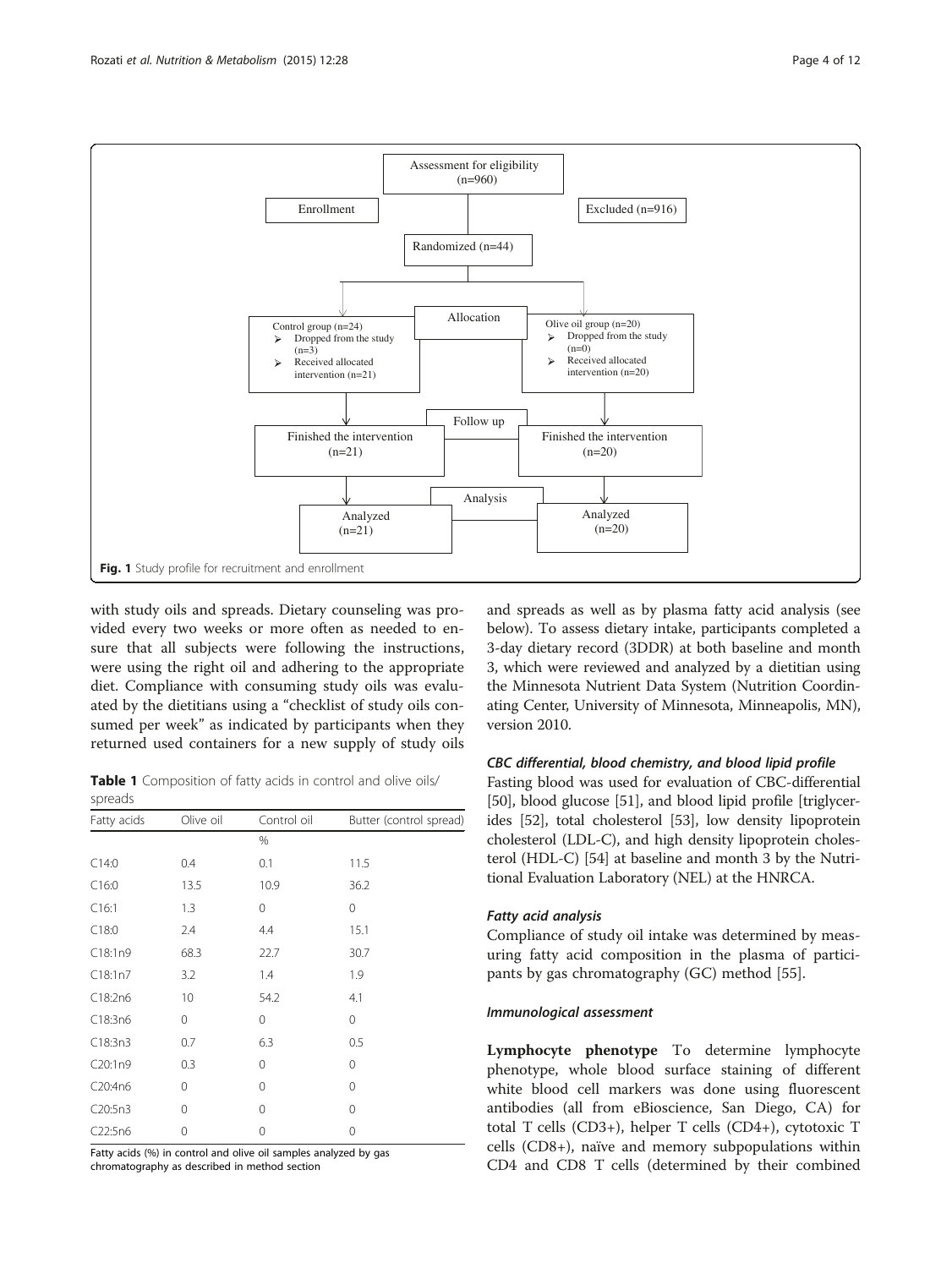expression of CD45RA, CD45RO, and CD62L), B cells (CD19+), and natural killer T cells (CD3 + NK+). Isotype staining was also done as the negative control. Flow cytometric measurement was conducted using an Accuri C6 flow cytometer (BD Biosciences, San Jose, CA). Data were analyzed using Flowjo 7.6 software (TreeStar Inc., Ashland, OR).

Lymphocyte proliferation T cell proliferation was measured by  $[{}^{3}H]$ -thymidine incorporation after stimulation of whole blood culture with different stimuli described below. To account for the day-to-day variability in ex vivo immunological measurements, blood was collected two times (day 1 and day 2), and the average of the two measurements was used in statistical analysis. Heparinized blood was diluted 1:10 (final v: v) with RPMI 1640 supplemented with 100 kU/L penicillin, 100 mg/L streptomycin, 2 mmol/L L-glutamine, and 25 mmol/L HEPES (Gibco Laboratories, Grand Island, NY). Diluted blood was stimulated with T cell mitogen concanavalin A (Con A, Sigma, St. Louis, MO) at 5, 25, and 50 mg/L, or immobilized anti-CD3 (eBioscience) at 1, 5, and 10 mg/L and soluble anti-CD28 (1 mg/L), and incubated in 96-well round-bottom cell culture plates for 72-h. Cultures were pulsed with 0.5  $\mu$ Ci [<sup>3</sup>H]-thymidine during the last 4-h of incubation. Cells were harvested onto glass fiber mats using a Perkin Elmer cell harvester (model No. C961961, Waltham, MA). Cell proliferation was quantified as the amount of  $[^3H]$ -thymidine incorporation into DNA, which is determined by liquid scintillation counting in a Perkin Elmer counter (model No. 2450–0060). T cell proliferation is expressed as count per minute (cpm).

Cytokine and  $PGE<sub>2</sub>$  production Heparinized whole blood was diluted 1:4 (final v: v) with RPMI 1640. To determine T cell cytokine IL-2 and IFN-γ production, diluted whole blood was stimulated with Con A (25 mg/L) or immobilized anti-CD3 (5 mg/L) and soluble anti-CD28 (1 mg/L) in 24-well plate for 48-h. In addition, we also assessed the impact of olive oil on inflammatory response. Diluted whole blood was stimulated with lipopolysaccharide (LPS) (1 mg/L) in 24-well plates for 24-h to measure the production of pro-inflammatory cytokines IL-6 and TNF- $\alpha$  as well as lipid inflammatory mediator  $PGE<sub>2</sub>$  using ELISA.

For all cytokines including IL-2, IFN-γ, IL-6, and TNFα, reagents were from BD Bioscience. For  $PGE_2$ , high sensitivity enzyme immune assay (EIA) kit (ENZO Life Science Inc, PA, USA) was used. Plates were read in a micro-plate reader (BioTek, model No. EL808) and analyzed by Gene5 software.

Delayed-type hypersensitivity (DTH) skin test Three recall skin test antigens, Candida Albicans (Candin, Allermed Laboratories Inc, San Diego, CA), Tetanus Toxoid (Toxoid Adsorbed, Sanofi Pasture, CA), and Trichophyton Mentagrophytes (Trichophyton, Allermed Laboratories Inc, San Diego, CA) were injected intradermally at separate sites on the volar surface of the forearm. Saline (0.9 %) was used as the negative control. Candida, Trichophyton and saline were injected in a standard volume of 0.1 ml, and tetanus toxoid was injected in a volume of 0.025 ml. Skin tests were read 24 and 48-h after antigens were applied; a test was considered positive if the skin induration was  $\geq$  5 mm.

### Statistical analysis

The demographic characteristics and other variables of interest of the participants in the CON versus OO group were compared at baseline by using Student's t-test or Chi-square test. Paired t-test or nonparametric test was performed to compare the measures at baseline and month 3 within each group. Differences in outcome measures of interest between the groups were determined using Analysis of Covariance (ANCOVA) controlling for their corresponding baseline levels, sex and age or using non-parametric test. We used log transformation for the data that were not normally distributed. Two-sided significance at  $P < 0.05$  was considered to be significant. Analyses were performed using IBM SPSS Statistics version 21.

### Results

### Assessment of dietary and macronutrients intake

The average amount of study oil and spread consumption was similar in the CON and the OO group (Table 2). We assessed compliance by conducting both dietary assessment (Table [3\)](#page-5-0) and plasma fatty acid analysis (Table [4](#page-5-0)). No difference was found in macronutrient intake at baseline between groups. The OO group showed an increase of total monounsaturated fatty acids (MUFA)  $(P < 0.001)$ and oleic acid  $(P < 0.001)$  consumption compared to the

|  |  |  |  |  |  | Table 2 Study oil intake of the study subjects <sup>a</sup> |
|--|--|--|--|--|--|-------------------------------------------------------------|
|--|--|--|--|--|--|-------------------------------------------------------------|

|                             | Control oil group Olive oil group |              |         |
|-----------------------------|-----------------------------------|--------------|---------|
| Intake                      | $(N = 19)$                        | $(N = 18)$   | $P^*$   |
| Provided oil/spread (g/day) | $41 + 8$                          | $39 + 7$     | 0.34    |
| Energy (Kcal/day)           | $338 \pm 69$                      | $347 \pm 61$ | 0.41    |
| Total fat (g/day)           | $38 \pm 8$                        | $39 + 7$     | 0.41    |
| Total SFA (g/day)           | $11 \pm 2$                        | $5 \pm 1$    | < 0.05  |
| Total MUFA (g/day)          | $9 \pm 2$                         | $29 \pm 5$   | < 0.05  |
| Total PUFA (g/day)          | $17 + 4$                          | $4 \pm 1$    | < 0.001 |

Abbreviations: SFA saturated fatty acids, MUFA Monounsaturated fatty acids, PUFA Polyunsaturated fatty acids

 $*$  P-value was obtained by unpaired t-test <sup>a</sup> Values are mean ± SEM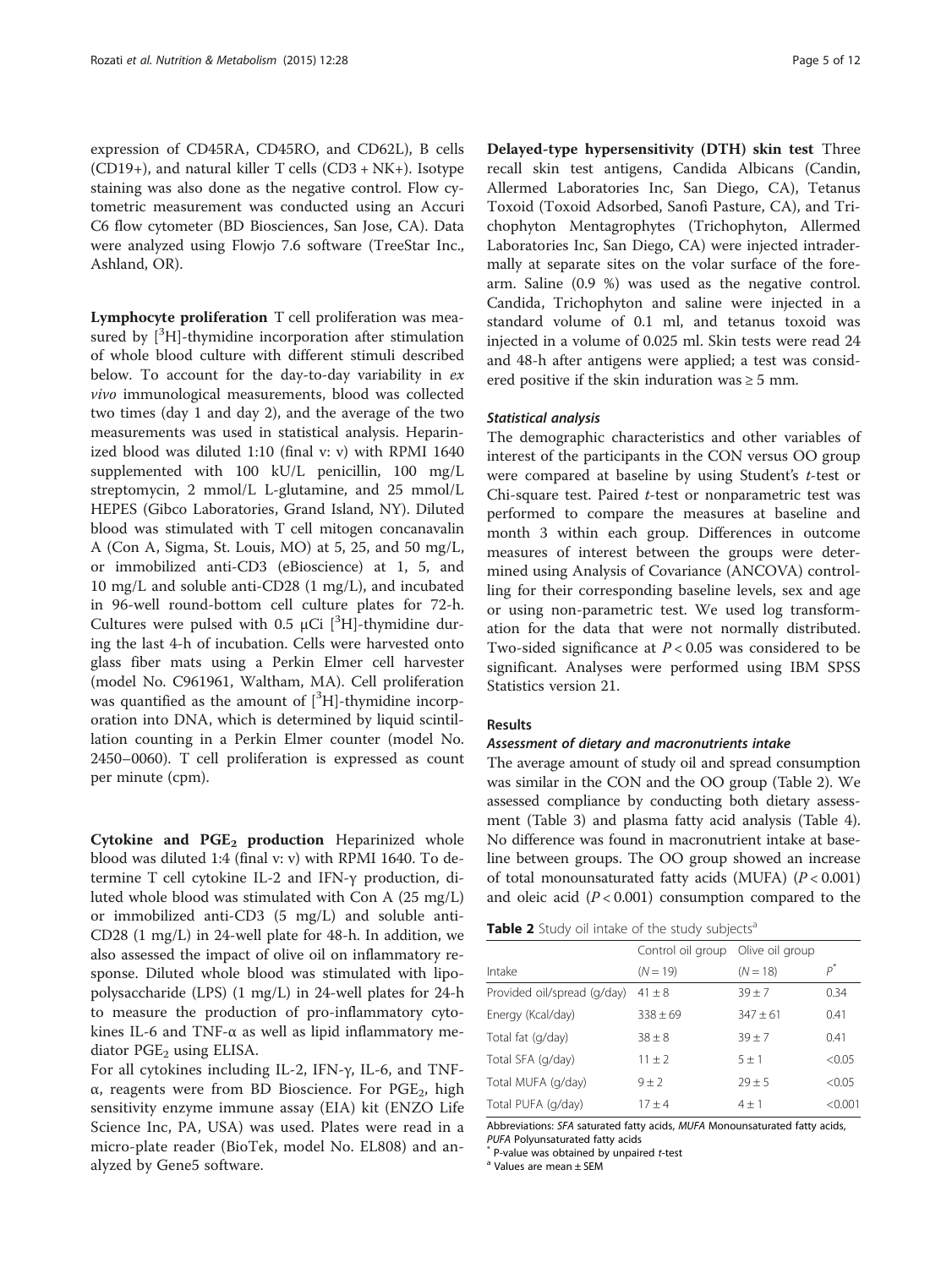|                       | Control $(N = 19)$ |                | Olive Oil $(N = 18)$ |                |         |
|-----------------------|--------------------|----------------|----------------------|----------------|---------|
| Intake/day            | Baseline           | Month 3        | Baseline             | Month 3        | $p^*$   |
| Energy intake (Kcal)  | $1921 \pm 130$     | $1956 \pm 142$ | $1781 \pm 128$       | $2032 \pm 104$ | 0.31    |
| Carbohydrate (q)      | $231 \pm 17$       | $217 \pm 18$   | $221 \pm 21$         | $225 \pm 19$   | 0.51    |
| Carbohydrate (% Kcal) | $47 \pm 1$         | $43 \pm 2$     | $47 \pm 2$           | $43 \pm 2$     | 0.75    |
| Protein (q)           | $78 \pm 6$         | $72 \pm 6$     | $75 \pm 5$           | $82 \pm 6$     | 0.16    |
| Protein (% Kcal)      | $17 \pm 1$         | $15 + 1$       | $17 \pm 1$           | $16 \pm 1$     | 0.31    |
| Total dietary fiber   | $23 \pm 3$         | $22 \pm 3$     | $22 \pm 3$           | $22 \pm 2$     | 0.72    |
| $ext{a}$ (q)          | $77 + 7$           | $91 \pm 9$     | $68 \pm 6$           | $90 \pm 6$     | 0.66    |
| Fat (% Kcal)          | $35 \pm 1$         | $41 \pm 3$     | $34 \pm 3$           | $39 \pm 2$     | 0.79    |
| Total SFA (q)         | $23 \pm 2$         | $28 \pm 3$     | $23 \pm 2$           | $25 \pm 2$     | 0.33    |
| Total MUFA (q)        | $28 \pm 3$         | $29 \pm 3$     | $24 \pm 2$           | $44 \pm 4$     | < 0.001 |
| $C18:1n9$ (g)         | $27 \pm 3$         | $27 \pm 3$     | $23 \pm 2$           | $42 \pm 4$     | < 0.001 |
| Total PUFA (g)        | $20 \pm 2$         | $28 \pm 4$     | $16 \pm 2$           | $15 \pm 1$     | 0.02    |

<span id="page-5-0"></span>Table 3 Dietary intake of overweight and obese older adults in control and olive oil groups at baseline and month 3<sup>a</sup>

Abbreviations: MUFA monounsaturated fatty acids, PUFA polyunsaturated fatty acids, SFA saturated fatty acid \*

\*P-value for difference between two groups was obtained by ANCOVA adjusting for age, sex and baseline value

Values are mean ± SEM

CON group, and the CON group had increased polyunsaturated fatty acids (PUFA) intake  $(P < 0.05)$  compared to the OO group after 3 months. No difference in intake of other macronutrients including total fat, carbohydrates, protein, fiber, and energy was observed between the groups after 3 months.

Plasma fatty acid analysis (Table 4) indicated that participants in the OO group had increased plasma oleic acid  $(P < 0.05)$ , total MUFA  $(P < 0.05)$ , and oleic acid/ PUFA ratio ( $P < 0.05$ ) compared to the CON group after 3 months. In addition, there was a reduction in total

Table 4 Plasma fatty acids of overweight and obese older adults in control and olive oil groups at baseline and month 3<sup>a</sup>

|                   | Control $(N = 20)$ |                |      | Olive Oil $(N = 20)$ |                |       |
|-------------------|--------------------|----------------|------|----------------------|----------------|-------|
| Fatty Acids       | Baseline           | Month 3        |      | <b>Baseline</b>      | Month 3        | $p^*$ |
|                   |                    |                | $\%$ |                      |                |       |
| C18:1n9 (OA)      | $19 \pm 1$         | $18 \pm 1$     |      | $19 + 1$             | $20 \pm 1$     | 0.04  |
| Total n-3         | $5 \pm 1$          | $5 \pm 1$      |      | $4 \pm 0.3$          | $4 \pm 0.3$    | 0.38  |
| Total n-6         | $43 \pm 1$         | $42 \pm 1$     |      | $43 \pm 1$           | $41 + 0.3$     | 0.31  |
| <b>Total PUFA</b> | $47 \pm 1$         | $47 \pm 1$     |      | $47 \pm 1$           | $45 \pm 1$     | 0.04  |
| <b>Total MUFA</b> | $22 + 1$           | $22 + 1$       |      | $22 + 1$             | $74 + 1$       | 0.04  |
| <b>Total SFA</b>  | $31 \pm 0.4$       | $31 + 1$       |      | $31 \pm 1$           | $32 \pm 1$     | 0.47  |
| OA/PUFA (ratio)   | $0.4 \pm 0.02$     | $0.4 \pm 0.02$ |      | $0.4 \pm 0.02$       | $0.5 \pm 0.02$ | 0.03  |
| $n-6/n-3$ (ratio) | $13 \pm 1$         | $12 \pm 1$     |      | $12 + 1$             | $12 + 1$       | 0.58  |
| <b>ALA</b>        | $0.6 \pm 0.03$     | $0.6 \pm 0.04$ |      | $0.6 \pm 0.04$       | $0.6 + 0.1$    | 0.45  |

Abbreviations: ALA alpha linolenic acid, MUFA monounsaturated fatty acids, OA oleic acid, PUFA polyunsaturated fatty acids, SFA saturated fatty acids \* P-value for difference between two groups was obtained by ANCOVA adjusting for age, sex and baseline value

a Values are mean ± SEM

plasma PUFA in the OO group compared to the CON group after 3 months ( $P < 0.05$ ).

### Demographic, anthropometrics, blood pressure, blood chemistry, and lipid profile

There was no significant difference in age, gender and race between the two groups at baseline (Table [5\)](#page-6-0). We observed a reduction in systolic blood pressure in the OO group compared to the CON group  $(P< 0.05)$  after 3 months (Table [5\)](#page-6-0). There was no difference in other anthropometric measures between the two groups at baseline or after 3 months of intervention. In addition, participants in the OO group showed a trend  $(P = 0.06)$ toward an increase in plasma HDL-C levels compared to the CON group after 3 months (Table [5](#page-6-0)). No difference was found in other parameters of lipid profiles tested including total cholesterol, LDL-C, and triglycerides as well as in blood glucose concentration between the two groups at month 3.

#### Immunological assessments

CBC-differential and lymphocyte phenotypes No difference was found in total number of white blood cells, percent or total number of lymphocytes, monocytes, neutrophils, eosinophils, and basophils at baseline or after 3 months of intervention between the two groups (data are not shown). There was no difference in the changes between the two groups in any of the blood lymphocyte phenotypes measured over 3 months (Table [6](#page-6-0)).

Lymphocyte proliferation We found significant increase in T cell proliferation in response to anti-CD3/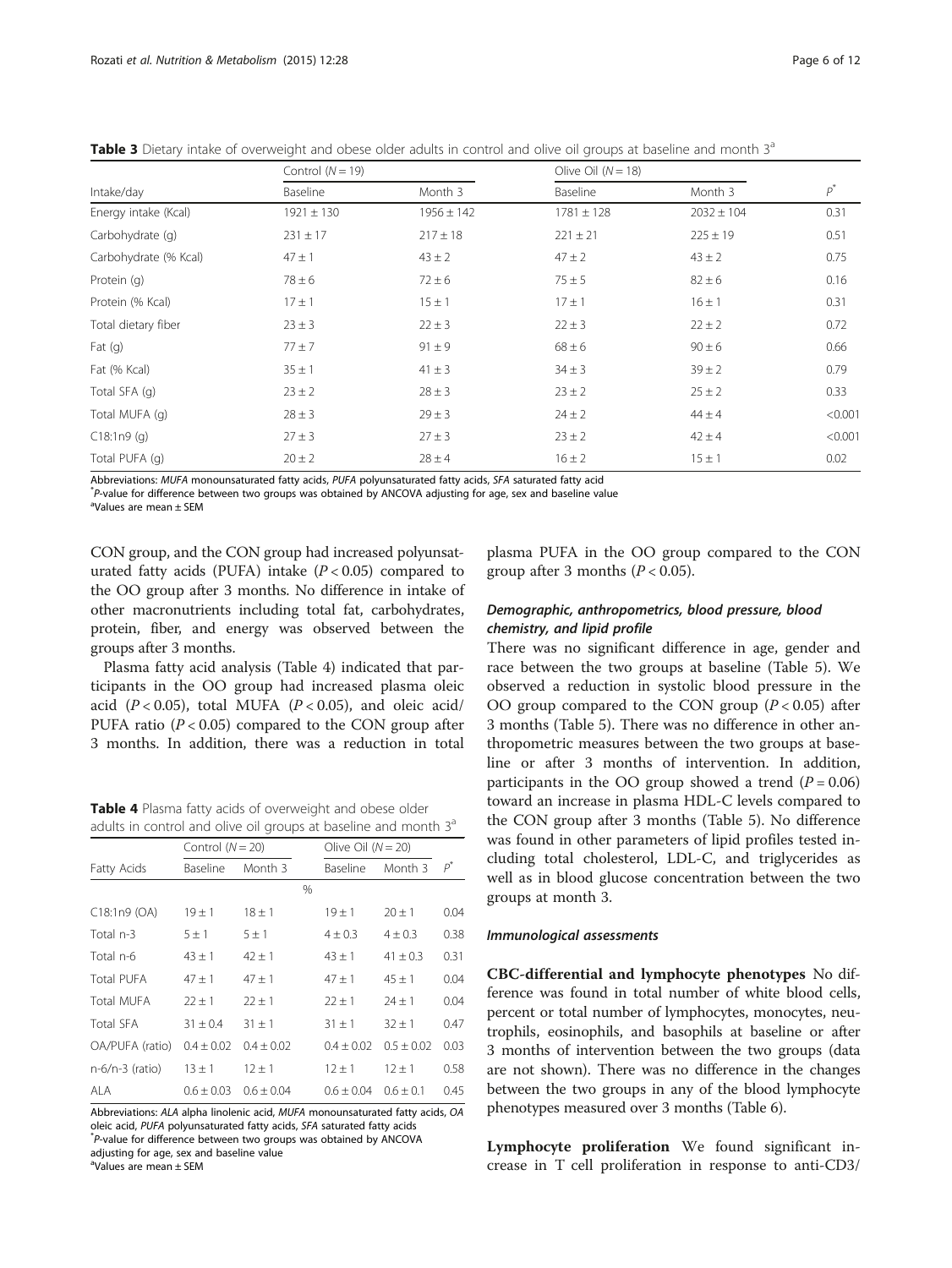| measures of overweight and obese older adults in control and<br>olive oil groups at baseline and month 3 <sup>ª</sup> |                    |              |                      |              |       |  |  |  |
|-----------------------------------------------------------------------------------------------------------------------|--------------------|--------------|----------------------|--------------|-------|--|--|--|
|                                                                                                                       | Control $(N = 21)$ |              | Olive Oil $(N = 20)$ |              |       |  |  |  |
| <b>Measures</b>                                                                                                       | <b>Baseline</b>    | Month 3      | <b>Baseline</b>      | Month 3      | $P^*$ |  |  |  |
| Age (y)                                                                                                               | $72 \pm 1$         |              | $72 \pm 1$           |              | 0.77  |  |  |  |
| Female, [n (%)]                                                                                                       | 15 (71)            |              | 12 (60)              |              | 0.52  |  |  |  |
| Caucasian, [n (%)]                                                                                                    | 15(71)             |              | 13 (65)              |              | 0.57  |  |  |  |
| Weight (Kg)                                                                                                           | $80 \pm 2$         | $80 \pm 2$   | $80 \pm 3$           | $80 \pm 3$   | 0.39  |  |  |  |
| Height (m)                                                                                                            | $1.7 \pm 0.02$     | $1.7 + 0.02$ | $1.7 + 0.02$         | $1.7 + 0.02$ | N/A   |  |  |  |
| BMI (Kg/m2)                                                                                                           | $29 \pm 1$         | $29 \pm 1$   | $29 \pm 1$           | $29 \pm 1$   | 0.31  |  |  |  |
| Waist (cm)                                                                                                            | $97 \pm 2$         | $97 \pm 2$   | $97 \pm 3$           | $97 + 3$     | 0.96  |  |  |  |
| $Hip$ (cm)                                                                                                            | $106 \pm 2$        | $107 \pm 2$  | $106 \pm 2$          | $106 \pm 2$  | 0.10  |  |  |  |
| DBP (mmHg)                                                                                                            | $76 \pm 2$         | $73 \pm 2$   | $76 \pm 2$           | $73 \pm 1$   | 0.99  |  |  |  |
| SBP (mmHg)                                                                                                            | $126 \pm 2$        | $126 \pm 3$  | $128 \pm 3$          | $122 \pm 2$  | 0.04  |  |  |  |
| Glucose (mg/dl)                                                                                                       | $102 \pm 2$        | $105 \pm 2$  | $101 \pm 2$          | $104 \pm 2$  | 0.86  |  |  |  |

<span id="page-6-0"></span>Table 5 Demographic, anthropometric and cardio-metabolic measures of overweight and obese older adults in control and

TG (mg/dl)  $104 \pm 10$   $110 \pm 11$   $103 \pm 9$   $113 \pm 13$  0.69 Abbreviations: BMI body mass index, DBP diastolic blood pressure, HDL-C high density lipoprotein-cholesterol, LDL-C low density lipoprotein cholesterol, SBP<br>systolic blood pressure, TG triglycerides, N/A not applicable

HDL-C (mg/dl)  $53 \pm 2$   $52 \pm 2$   $52 \pm 3$   $54 \pm 3$  0.06 LDL-C (mg/dl)  $144 \pm 7$   $145 \pm 7$   $130 \pm 7$   $132 \pm 6$  0.39

P-value between groups was obtained by student (un-paired) t-test or chi-square (demographic measures) or ANCOVA adjusting for age, sex and baseline value (anthropometric and cardio-metabolic measures) <sup>a</sup> Values are mean  $\pm$  SEM or n (%)

Table 6 Lymphocyte phenotypes of overweight and obese older adults in control and olive oil groups at baseline and month  $3<sup>a</sup>$ 

|                  | Control $(N = 15)$ |            |               |            | Olive Oil $(N = 16)$ |       |
|------------------|--------------------|------------|---------------|------------|----------------------|-------|
| Cell type        | Baseline           | Month 3    |               | Baseline   | Month 3              | $P^*$ |
|                  |                    |            | $\frac{0}{0}$ |            |                      |       |
| Total CD4+       | $53 \pm 3$         | $56 \pm 2$ |               | $53 \pm 3$ | $56 \pm 3$           | 0.92  |
| Total CD8+       | $16 \pm 2$         | $15 \pm 2$ |               | $16 \pm 2$ | $15 \pm 2$           | 0.45  |
| CD4 naïve        | $34 \pm 3$         | $32 \pm 4$ |               | $31 \pm 5$ | $30 \pm 5$           | 0.82  |
| CD4-CM           | $42 \pm 2$         | $44 \pm 2$ |               | $35 \pm 5$ | $38 + 5$             | 0.99  |
| CD4-EM           | $19 \pm 1$         | $19 \pm 1$ |               | $16 \pm 2$ | $16 \pm 2$           | 0.77  |
| CD4-TEM          | $6 + 1$            | $5 \pm 1$  |               | $5 \pm 1$  | $4 \pm 1$            | 0.31  |
| CD8 naïve        | $25 \pm 3$         | $27 \pm 3$ |               | $30 \pm 4$ | $30 \pm 4$           | 0.45  |
| CD8-CM           | $8 \pm 1$          | $8 \pm 1$  |               | $7 \pm 1$  | $9 \pm 1$            | 0.31  |
| CD8-EM           | $14 \pm 1$         | $15 \pm 1$ |               | $12 \pm 2$ | $14 \pm 2$           | 0.39  |
| CD8-TEM          | $50 \pm 3$         | $51 \pm 3$ |               | $49 \pm 4$ | $47 \pm 5$           | 0.42  |
| $CD3+$           | $63 \pm 3$         | $62 \pm 3$ |               | $60 \pm 3$ | $59 + 4$             | 0.77  |
| $CD19+$ (B cell) | $15 \pm 2$         | $15 \pm 1$ |               | $14 \pm 2$ | $14 \pm 1$           | 0.67  |
| NKT cell         | $10 \pm 1$         | $10 \pm 1$ |               | $10 \pm 1$ | $13 \pm 2$           | 0.20  |

Abbreviations: CM central memory, EM effector memory, TEM terminal effector memory, NKT natural killer T cell

\*P-value for difference between groups was obtained by ANCOVA adjusting for age, sex and baseline value

a Values are mean ± SEM

anti-CD28 (1 mg/L) after 3 months in the OO group compared to the CON group  $(P < 0.05)$ . There was no difference in T cell proliferation in response to Con A between the two groups (Table [7](#page-7-0)).

Cytokine production No difference was found in T cell cytokine and pro-inflammatory cytokine production between the two groups after 3 months of intervention (Table [8\)](#page-7-0). There was heterogeneity in the change of plasma oleic acid concentrations following intervention in both groups. For the CON group, the range of change in plasma oleic acid was between −5.14 and 3.15 %; in the OO group, the range of change was between −3.84 and 7.32 %. This may be partly due to inter-individual variability in endogenous oleic acid production and difference in compliance. As such, we ranked the change in blood oleic acid levels between baseline and month 3 in all participants in quintiles and evaluated the change in cytokine levels between baseline and month 3 in relation to the quintiles 1 and 5 of plasma oleic acid changes. We found that participants who had the highest quintile of oleic acid changes had a higher increase in IL-2 production compared to the participants in the lowest quintile  $(P < 0.01)$  (Fig. [2\)](#page-8-0). No such association with other cytokines was noted.

Delayed-type hypersensitivity skin test (DTH) Both the CON and OO groups showed an increase in the diameter of skin induration after 24 and 48-h of DTH implant at month 3 compared to baseline, but the increase was similar between the two groups (Table [9](#page-8-0)).

### **Discussion**

To our knowledge, our study is the first comprehensive one to determine the impact of substituting extra virgin olive oil for the cooking oils used in a typical American diet on cardio-metabolic and immunological outcomes in overweight and obese older adults, a population at higher risk for infectious and non-infectious chronic diseases. We showed that consumption of extra virgin olive oil for 3 months reduced blood pressure, tended to increase plasma HDL-C levels, and improved T cell proliferation. Further, participants in both groups with the highest change in plasma oleic acid showed higher increase in IL-2 production. There was no effect on other blood lipids, glucose, and inflammatory mediators.

In agreement with the previous studies [[35,](#page-10-0) [56](#page-11-0)–[59](#page-11-0)], we observed a blood pressure-lowering effect of EVOO consumption. However, our observation is particularly important because the participants, obese and older adults, are at higher risk compared to lean younger adults for developing cardiovascular disease. Furthermore, since lower blood pressure is a predictor of survival and freedom from physical and cognitive impairment [[60](#page-11-0)],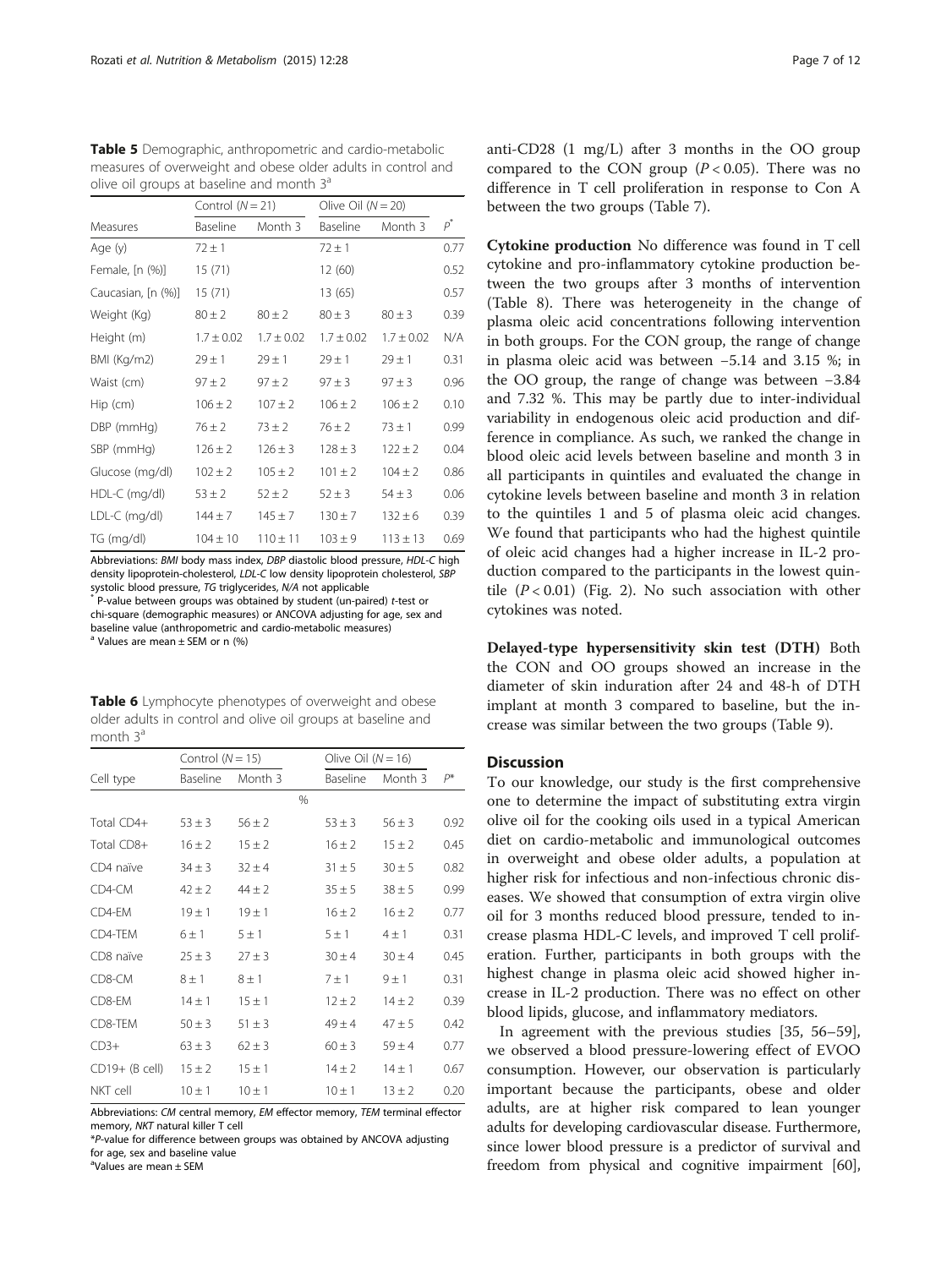|                            | Control $(N = 21)$ |            |                              | Olive Oil $(N = 20)$ |            |      |
|----------------------------|--------------------|------------|------------------------------|----------------------|------------|------|
| Stimulation condition      | Baseline           | Month 3    |                              | Baseline             | Month 3    |      |
|                            |                    |            | cpm $\times$ 10 <sup>3</sup> |                      |            |      |
| Con A-5 mg/L               | $21 \pm 5$         | $24 \pm 3$ |                              | $18 \pm 3$           | $21 \pm 4$ | 0.93 |
| Con A-25 mg/L              | $31 + 7$           | $41 \pm 5$ |                              | $31 + 4$             | $39 + 5$   | 0.61 |
| Con A-50 mg/L              | $23 \pm 5$         | $28 \pm 3$ |                              | $21 \pm 3$           | $31 + 4$   | 0.48 |
| Anti-CD3/anti-CD28-1 mg/L  | $23 \pm 5$         | $22 \pm 5$ |                              | $19 \pm 4$           | $29 \pm 4$ | 0.02 |
| Anti-CD3/anti-CD28-5 mg/L  | $33 + 7$           | $35 \pm 5$ |                              | $32 \pm 5$           | $40 \pm 5$ | 0.17 |
| Anti-CD3/anti-CD28-10 mg/L | $33 \pm 7$         | $36 \pm 5$ |                              | $31 \pm 5$           | $41 \pm 5$ | 0.19 |

<span id="page-7-0"></span>Table 7 Proliferative response of T cells to Con A and anti-CD3/anti-CD28 of overweight and obese older adults in control and olive oil groups at baseline and month 3

Abbreviations: Con A concanavalin A, cpm counts per minute

\*P-value for difference between groups was obtained by ANCOVA adjusting for age, sex, and baseline value

both of which increase with age, our results support the notion that consumption of EVOO may have the potential to extend health span and curb development of agerelated diseases.

We observed a trend toward increased blood concentrations of HDL-C after olive oil consumption, which supports the earlier reports of a beneficial effect of olive oil on blood lipid profiles by Marrugat et al. [[61\]](#page-11-0). The less pronounced effect observed in our study compared to theirs might be related to the difference in administering olive oil between the two studies. Throughout their study, subjects were provided with a daily dose of 25 mL of raw virgin olive oil and were directed to replace all other cooking fats with refined olive oil. In our study, EVOO was provided to the subjects to use as they wished (reflecting their actual lifestyle); therefore, they might have consumed less uncooked olive oil. Given that heating EVOO might destroy some of its active phenolic compounds [\[62](#page-11-0), [63\]](#page-11-0), it is possible that subjects in Marrugat's study consumed more uncooked virgin olive oil, and thus, higher levels of phenolic compounds, which might have resulted in a more profound effect on their plasma HDL-C levels.

Limited information is available about the impact of olive oil on immune and inflammatory responses, and no studies have used outcome variables as specific and comprehensive as those in our current study or in any study of overweight and obese older adults. For example, a study by Yaqoob et al. showed no effect on T cell proliferation in healthy middle-aged men (45–64 y, BMI 21.9–30.7) after they consumed only refined olive oil for 8 weeks [\[37\]](#page-10-0). This is in contrast to our observation that extra virgin olive oil consumption resulted in a modest improvement in T cell proliferation as well as an association between an increased production of T cell cytokine IL-2 and the magnitude of increase in plasma oleic acid. The difference between our findings and those of Yaqoob et al. [\[37\]](#page-10-0) might be related to the fact that the participants in our study were 65 y or older, while the age range in their study was 45–64 y. It is reasonable to assume that T cell function in the participants of our study might have been less vigorous due to our subjects' more advanced ages compared to those in the study by Yaqoob et al. [\[37\]](#page-10-0), possibly explaining the discrepancy between the results of the two studies. This speculation is also supported by the observation that a study

|  |  | Table 8 Cytokine concentrations of overweight and obese older adults in control and olive oil groups at baseline and month 3 <sup>a</sup> |  |
|--|--|-------------------------------------------------------------------------------------------------------------------------------------------|--|
|--|--|-------------------------------------------------------------------------------------------------------------------------------------------|--|

|                    | Control $(N = 21)$ |                  |       | Olive Oil $(N = 20)$ |                  |                |
|--------------------|--------------------|------------------|-------|----------------------|------------------|----------------|
| Variables          | Baseline           | Month 3          |       | Baseline             | Month 3          | $\mathsf{D}^*$ |
|                    |                    |                  | pg/ml |                      |                  |                |
| $IL-6$             | $28159 \pm 2555$   | $76695 + 3141$   |       | $28798 \pm 2217$     | $30394 \pm 3285$ | 0.25           |
| PGE <sub>2</sub>   | $5264 \pm 802$     | $4218 \pm 562$   |       | $3768 \pm 605$       | $3593 \pm 3593$  | 1.00           |
| $TNF-a$            | 1878 ± 269         | $1806 \pm 242$   |       | $1720 \pm 295$       | $1785 \pm 200$   | 0.31           |
| $IL-2-CD3$         | $218 \pm 40$       | $195 \pm 41$     |       | $209 \pm 33$         | $236 \pm 46$     | 0.73           |
| $II - 2$ -Con A    | $5709 + 903$       | $5553 \pm 836$   |       | $6073 + 690$         | $5500 + 570$     | 0.78           |
| IFN- $\gamma$ -CD3 | $7913 + 1483$      | $7718 + 1474$    |       | $5298 \pm 1501$      | $7146 + 1922$    | 0.11           |
| IFN-y-Con A        | $16648 \pm 2857$   | $13910 \pm 3232$ |       | $15530 \pm 3090$     | $14551 \pm 2847$ | 0.20           |

Abbreviations: Con A cancanavalin A, IFN-γ interferon gamma, IL-6 interleukin-6, IL-2 interleukin-2, PGE<sub>2</sub> prostaglandin E<sub>2</sub>, TNF-α tumor necrosis factor-alpha  $\overline{P}$ -value for difference between groups was obtained by ANCOVA adjusting for age, sex, and baseline value

 $a$ Values are mean  $\pm$  SEM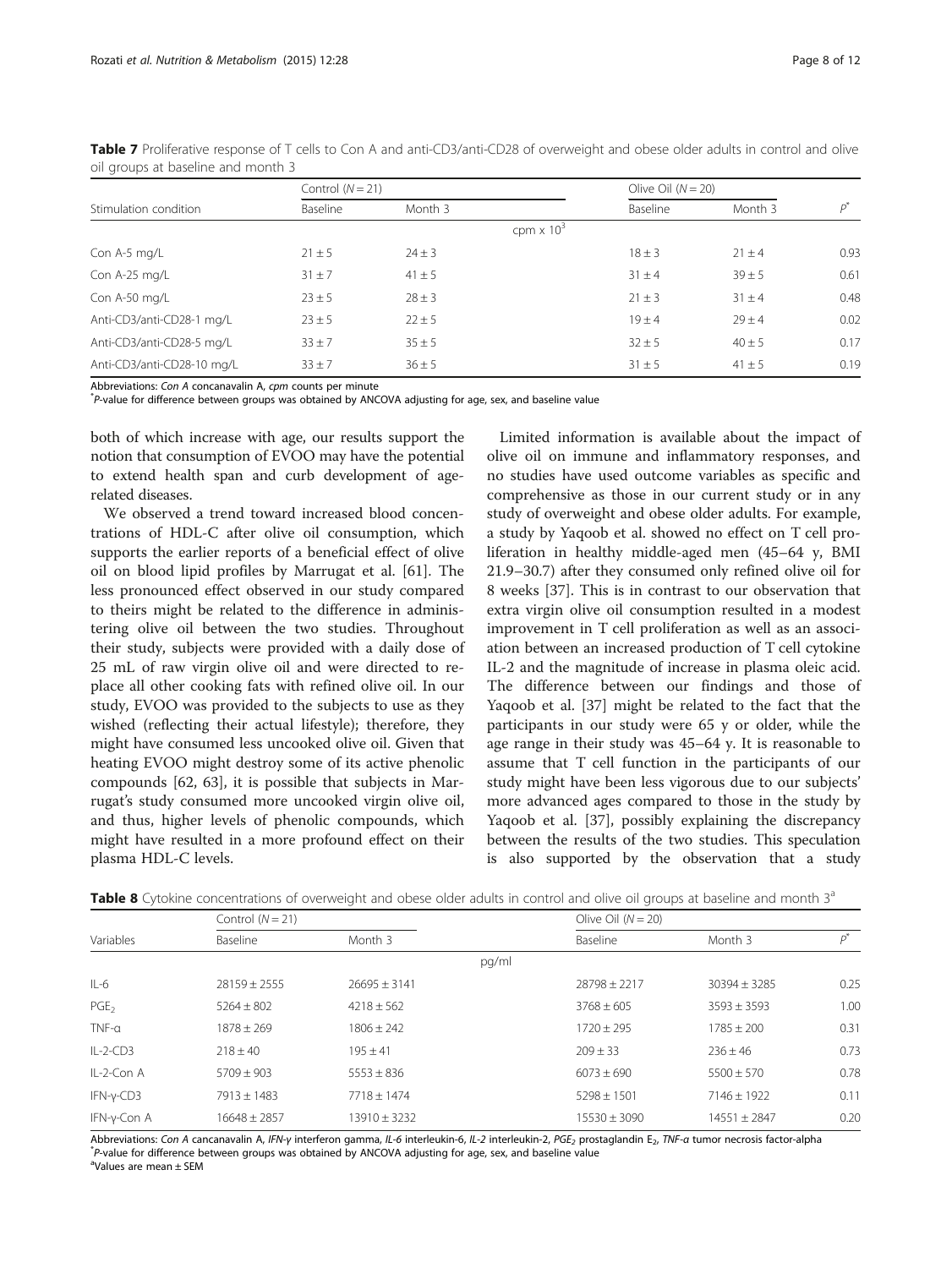<span id="page-8-0"></span>

conducted in patients with rheumatoid arthritis, who are known to have reduced T cell-mediated function [[64](#page-11-0), [65](#page-11-0)], showed that olive oil increased T- lymphocyte proliferation in peripheral blood mononuclear cells (PBMC) [[38](#page-10-0)]. Additionally, in our study, we used EVOO, which has a higher content of phenolic compounds and might have caused a different effect compared to the refined olive oil used in the study by Yaqoob et al. [\[37\]](#page-10-0). Furthermore, the duration of the two studies differed–our study was 12 weeks, their study was 8-weeks. This variation may have also contributed to the difference in findings between the two studies.

To determine the mechanism of olive oil-induced enhancement in anti-CD3/anti-CD28-induced T cell proliferation, we evaluated the production of IL-2, the key cytokine involved in the activation of T cells. When assessing the entire group, we found no difference in IL-2 production between the two study groups; however, since the range of change in plasma oleic acid in the subjects who consumed olive oil (−3.84 % to

7.32 %) and control oil (−5.14 % to 3.15 %) was large, we explored the relationship between quintiles of change in IL-2 production and those in plasma oleic acid in all subjects. Participants with the largest change in plasma oleic acid levels, i.e., those in quintile 5, showed a highly significant increase in IL-2 production compared to those with the lowest change in plasma oleic acid levels, i.e., those in quintile 1. These data suggest that the increase in T cell proliferation might be partly due to an oleic acid-induced increase in IL-2 production. However, further investigation is needed to confirm this finding. Furthermore, our data indicate that the olive oil-induced enhancement in T cell proliferation is not due to changes in blood composition of lymphocytes or T cell profiles as we did not find any difference in the percent of lymphocytes or T cell phenotype profiles between the two groups after 3 months.

It is noteworthy that the effect of olive oil on T cell proliferation in our study may be stimulation-specific because enhanced T cell proliferation was found when

Table 9 Delayed-type hypersensitivity skin test of overweight and obese older adults in control and olive oil groups at baseline and month 3<sup>a</sup>

|                           |                | Control $(n = 21)$ |                   |    | Olive Oil $(N = 20)$ |                |            |                   |
|---------------------------|----------------|--------------------|-------------------|----|----------------------|----------------|------------|-------------------|
| Measurement               | Baseline       | Month 3            | $D^*$             |    | Baseline             | Month 3        |            | $D^{**}$          |
|                           |                |                    |                   | mm |                      |                |            |                   |
| Induration to candida     | $9.4 \pm 2.1$  | $13.5 + 2.4$       | 0.04              |    | $9.9 + 1.9$          | $11.8 \pm 2.7$ | 0.13       | 0.48              |
| Induration to TT          | $14.6 \pm 1.7$ | $16.0 \pm 2.5$     | 0.57              |    | $10.2 + 1.9$         | $11.5 \pm 1.9$ | 0.73       | 0.32              |
| Induration to TM          | $2.6 \pm 1.2$  | $4.0 \pm 2.5$      | 0.15              |    | $4.3 \pm 1.6$        | $6.7 + 2.3$    | 0.07       | 0.81              |
| Total induration          | $26.6 \pm 2.7$ | $33.5 \pm 3.9$     | 0.03              |    | $24.4 \pm 3.3$       | $30.0 \pm 4.4$ | 0.04       | 0.37              |
| No. of positive responses | 1.66           | .86                | 0.16 <sup>a</sup> |    | 1.79                 | .74            | $0.74^{b}$ | 0.08 <sup>b</sup> |
|                           |                |                    |                   |    |                      |                |            |                   |

Abbreviations: TT tetanus toxoid, TM trichophyton mentagrophytes<br><sup>\*</sup>P-value within group was obtained by paired t-test or nonparametric test as indicated by <sup>b</sup> under P<sup>\*</sup> column

\*\*P-value for difference between groups was obtained by ANCOVA or nonparametric test as indicated by <sup>b</sup> under P\*\* column

<sup>a</sup>Values are mean  $\pm$  SEM or (n) of measurements 48 h after administration of DTH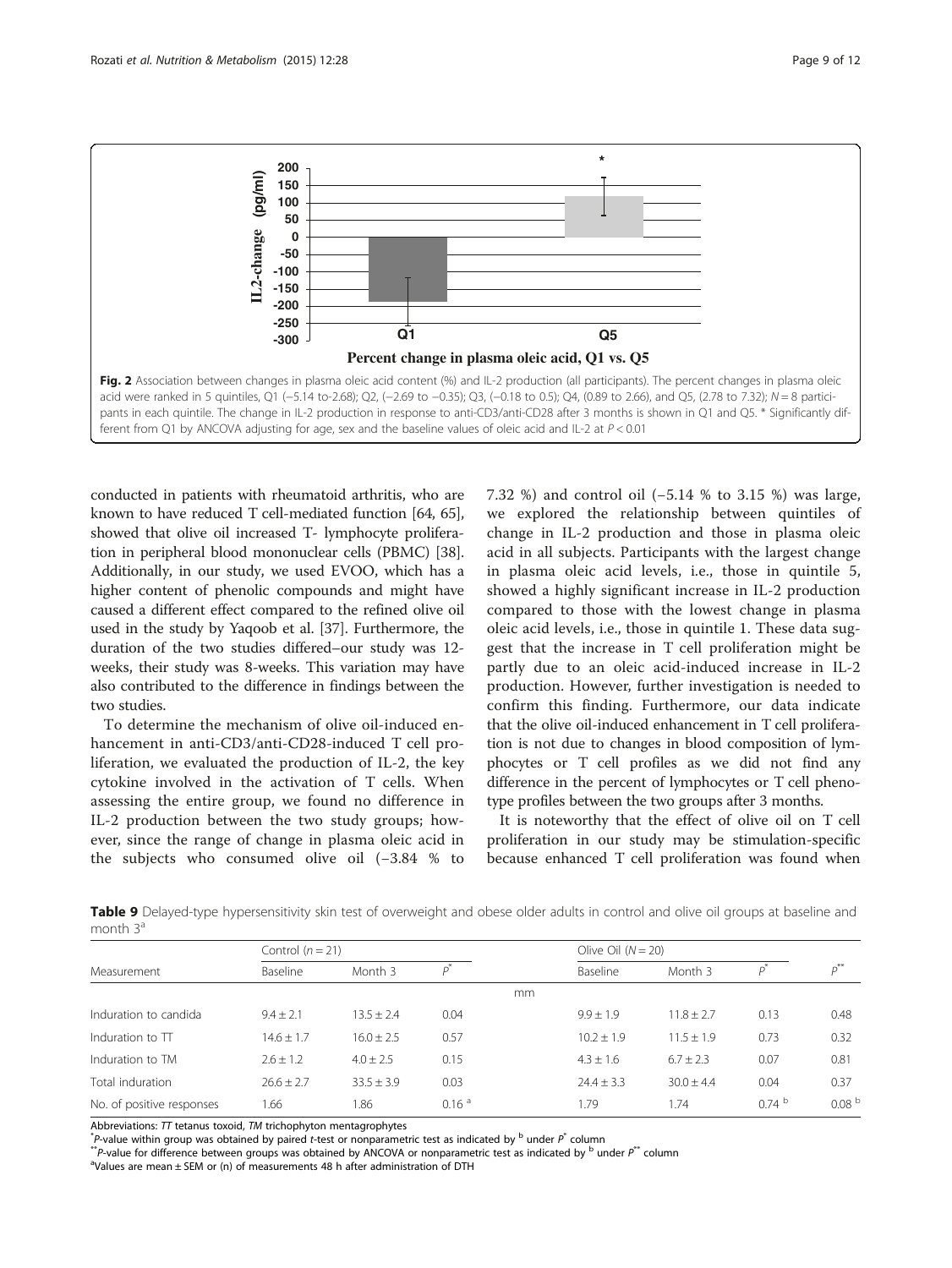<span id="page-9-0"></span>anti-CD3/anti-CD28 Abs (TCR activation together with co-stimulation), but not when T cell mitogen Con A, was used to activate T cells. Although mechanisms of signaling pathways were not the subject of our current study, this finding implies that specific signaling pathways or lipid/protein microenvironment involved in T cell receptor activation and co-stimulation-induced T cell activation might be influenced by olive oil.

In contrast to a moderate effect on T cell proliferation, olive oil consumption showed no effect on DTH skin test, an in vivo marker for recall antigen-specific cellmediated immunity. Given that both groups showed an increase in total diameter of induration, it is possible that the boosting effect of repeated administration of the skin test might have masked any additional effect of olive oil.

There are some limitations to this study. First, since participants were given oil/spread for ad libitum use in their cooking at home, which allowed them to share with their families, it was difficult to determine the exact amount they themselves actually consumed even though their average use was measured using a 3DDR. Second, for those who used the oil for frying, only some of the oil absorbed by the food was expected to be ingested. The plasma fatty acid analysis reflected this situation since it showed a moderate 2 % increase with a wide range (−3.84 % to 7.32 %) in plasma oleic acid levels after 3 months in the olive oil group compared to the control group.

Nevertheless, based on significant changes in plasma oleic acid as well as the information recorded by 3DDR, both groups (OO and CON) were compliant to the treatments. We are aware that measuring blood levels of phenolic compounds present in olive oil could have enhanced compliance validation and data interpretation. However, in the current study, the participants used the oils at home at different times, thus a pre-determined time between olive oil consumption and blood collection could not be tightly controlled. Given that these phenolic compounds are metabolized over time after absorption, it would be unreliable to use random blood sample to assess phenolic compounds following olive oil consumption [[66](#page-11-0)].

In conclusion, our findings suggest that substituting EVOO for oils used in a typical American diet may have both cardio-metabolic and immunologic health benefits as indicated by reduced systolic blood pressure, a strong trend toward increased plasma HDL-C, and a moderate enhancing effect on T cell-mediated function. However, our results do not support an anti-inflammatory effect of EVOO in obese older adults. Given the increased risk of high blood pressure and a decline in T cell-mediated function in older adults, particularly those who are overweight and obese, our results suggest that overweight

and obese older adults might benefit from substituting the oils used in their typical American diet with extra virgin olive oil.

#### Abbreviations

CON: Control; OO: Olive oil; EVOO: Extra virgin olive oil; Med-diet: Mediterranean diet; CVD: Cardiovascular disease; HNRCA: Human Nutrition Research Center on Aging; MRU: Metabolic Research Unit; BMI: Body mass index; NHANES: National Health and Nutrition Examination Survey; DTH: Delayed-type hypersensitivity; CBC: Complete blood count; 3DDR: 3-day dietary record; LDL-C: Low density lipoprotein cholesterol; HDL-C: High density lipoprotein cholesterol; GC: Gas chromatography; ConA: Concanavalin A; IL-2: Interleukin-2; IL-6: Interleukin-6; IFN-γ: Interferon-gamma; TNF-α: Tumor necrosis factor-alpha; PGE<sub>2</sub>: Prostaglandin E<sub>2</sub>; LPS: Lipopolysaccharide; ELISA: Enzyme-linked immunosorbent assay; EIA: Enzyme immune assay; MUFA: Monounsaturated fatty acids; PUFA: Polyunsaturated fatty acids..

#### Competing interests

The authors declare that they have no competing interests.

#### Authors' contributions

The authors' responsibilities were as follows: SNM, JB, and DW designed the research; MR performed immune laboratory work, data collection and data analysis; LL assisted with immune laboratory work; MM oversaw plasma fatty acid analysis; ES acted as the study physician; MR drafted the manuscript; SNM, JB, DW, GH, TW, AM, MM, JW, JMO, and Y-CL reviewed the draft manuscript and provided feedback. All authors read and approved the final manuscript.

#### Acknowledgements

This work was supported by Deoleo Company in Cordoba, Spain and the U.S. Department of Agriculture, Agriculture Research Service under agreement #58-1950-0-014.

The authors would like to thank the staff of the Recruitment and Volunteer Service Department, Metabolic Research Unit, Nutritional Evaluation Lab, Vascular Biology Lab and Nutritional Immunology Lab at HNRCA as well as the study participants for their crucial contributions and also Stephanie Marco for her editorial assistance.

#### Author details

<sup>1</sup> Jean Mayer USDA Human Nutrition Research Center on Aging at Tufts University, 711 Washington Street, Boston, MA 02111, USA. <sup>2</sup>Department of Health and Clinical Sciences, University of Massachusetts, Lowell 3 Solomont Way, Suite 4, Lowell, MA 01854, USA. <sup>3</sup>Institute of Food Science and Technology and Nutrition (ICTAN), Scientific National Research Council (CSIC), Madrid, Spain.

### Received: 3 June 2015 Accepted: 21 July 2015 Published online: 07 August 2015

#### References

- 1. Corona G, Spencer JP, Dessi MA. Extra virgin olive oil phenolics: absorption, metabolism, and biological activities in the GI tract. Toxicol Ind Health. 2009;25(4–5):285–93.
- 2. Visioli F, Galli C. Biological properties of olive oil phytochemicals. Crit Rev Food Sci Nutr. 2002;42(3):209–21.
- 3. Ghanbari R, Anwar F, Alkharfy KM, Gilani AH, Saari N. Valuable Nutrients and Functional Bioactives in Different Parts of Olive (Olea europaea L.)-A Review. Int J Mol Sci. 2012;13(3):3291–340.
- 4. Waterman E, Lockwood B. Active components and clinical applications of olive oil. Altern Med Rev. 2007;12(4):331–42.
- 5. Pal Yu B, Young Chung H. The inflammatory process in aging. Reviews in Clinical Gerontology. 2006;16(03):179–87.
- 6. Ginaldi L, Loreto MF, Corsi MP, Modesti M, De Martinis M. Immunosenescence and infectious diseases. Microbes Infect. 2001;3(10):851–7.
- 7. Fulop T, Larbi A, Wikby A, Mocchegiani E, Hirokawa K, Pawelec G. Dysregulation of T-cell function in the elderly: scientific basis and clinical implications. Drugs Aging. 2005;22(7):589–603.
- 8. Saule P, Trauet J, Dutriez V, Lekeux V, Dessaint JP, Labalette M. Accumulation of memory T cells from childhood to old age: central and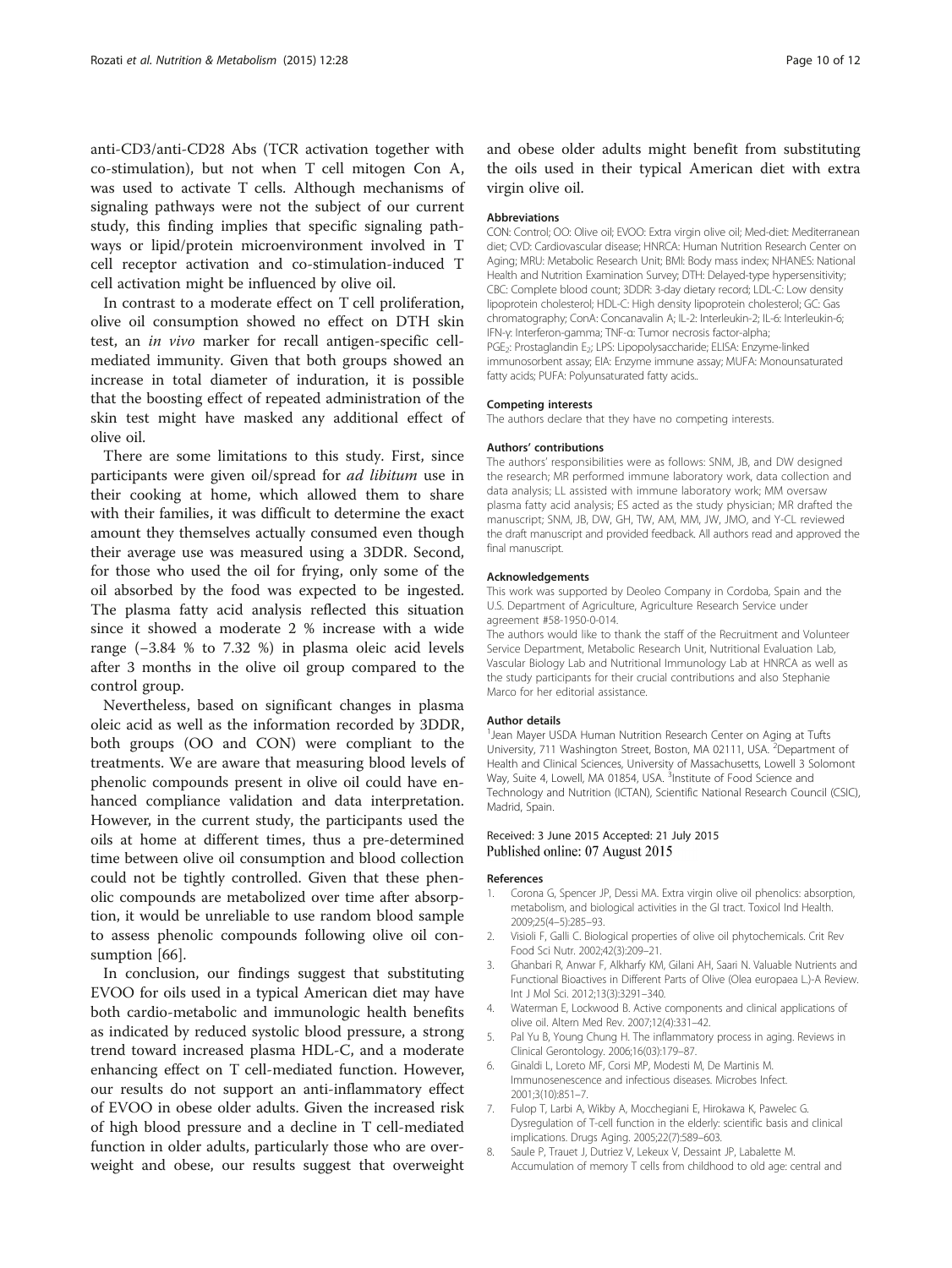<span id="page-10-0"></span>effector memory cells in CD4(+) versus effector memory and terminally differentiated memory cells in CD8(+) compartment. Mech Ageing Dev. 2006;127(3):274–81.

- 9. Wikby A, Johansson B, Olsson J, Lofgren S, Nilsson BO, Ferguson F. Expansions of peripheral blood CD8 T-lymphocyte subpopulations and an association with cytomegalovirus seropositivity in the elderly: the Swedish NONA immune study. Exp Gerontol. 2002;37(2–3):445–53.
- 10. Globerson A, Effros RB. Ageing of lymphocytes and lymphocytes in the aged. Immunol Today. 2000;21(10):515–21.
- 11. Pahlavani MA, Harris MD, Richardson A. Activation of p21ras/MAPK signal transduction molecules decreases with age in mitogen-stimulated T cells from rats. Cell Immunol. 1998;185(1):39–48.
- 12. Kirk CJ, Miller RA. Analysis of Raf-1 activation in response to TCR activation and costimulation in murine T-lymphocytes: effect of age. Cell Immunol. 1998;190(1):33–42.
- 13. Assaad U, El-Masri I, Porhomayon J, El-Solh AA. Pneumonia immunization in older adults: review of vaccine effectiveness and strategies. Clin Interv Aging. 2012;7:453–61.
- 14. Agius E, Lacy KE, Vukmanovic-Stejic M, Jagger AL, Papageorgiou AP, Hall S, et al. Decreased TNF-alpha synthesis by macrophages restricts cutaneous immunosurveillance by memory CD4+ T cells during aging. J Exp Med. 2009;206(9):1929–40.
- 15. Ferguson FG, Wikby A, Maxson P, Olsson J, Johansson B. Immune parameters in a longitudinal study of a very old population of Swedish people: a comparison between survivors and nonsurvivors. J Gerontol A Biol Sci Med Sci. 1995;50(6):B378–382.
- 16. Wikby A, Maxson P, Olsson J, Johansson B, Ferguson FG. Changes in CD8 and CD4 lymphocyte subsets, T cell proliferation responses and non-survival in the very old: the Swedish longitudinal OCTO-immune study. Mech Ageing Dev. 1998;102(2–3):187–98.
- 17. Olsson J, Wikby A, Johansson B, Lofgren S, Nilsson BO, Ferguson FG. Age-related change in peripheral blood T-lymphocyte subpopulations and cytomegalovirus infection in the very old: the Swedish longitudinal OCTO immune study. Mech Ageing Dev. 2000;121(1–3):187–201.
- 18. Thoman ML, Weigle WO. Lymphokines and aging: interleukin-2 production and activity in aged animals. J Immunol. 1981;127(5):2102–6.
- 19. Hayek MG, Meydani SN, Meydani M, Blumberg JB. Age differences in eicosanoid production of mouse splenocytes: effects on mitogen-induced T-cell proliferation. J Gerontol. 1994;49(5):B197–207.
- 20. Meydani SN, Meydani M, Verdon CP, Shapiro AA, Blumberg JB, Hayes KC. Vitamin E supplementation suppresses prostaglandin E1(2) synthesis and enhances the immune response of aged mice. Mech Ageing Dev. 1986;34(2):191–201.
- 21. Swain SL, Nikolich-Zugich J. Key research opportunities in immune system aging. J Gerontol A Biol Sci Med Sci. 2009;64(2):183–6.
- 22. De Martinis M, Franceschi C, Monti D, Ginaldi L. Inflammation markers predicting frailty and mortality in the elderly. Exp Mol Pathol. 2006;80(3):219–27.
- 23. Chung HY, Sung B, Jung KJ, Zou Y, Yu BP. The molecular inflammatory process in aging. Antioxid Redox Signal. 2006;8(3–4):572–81.
- 24. Germolec DR, Frawley RP, Evans E. Markers of inflammation. Methods Mol Biol. 2010;598:53–73.
- 25. Schroder H, Marrugat J, Vila J, Covas MI, Elosua R. Adherence to the traditional mediterranean diet is inversely associated with body mass index and obesity in a spanish population. J Nutr. 2004;134(12):3355–61.
- 26. Nieman DC, Henson DA, Nehlsen-Cannarella SL, Ekkens M, Utter AC, Butterworth DE, et al. Influence of Obesity on Immune Function. J Am Diet Assoc. 1999;99(3):294–9.
- 27. Karlsson EA, Sheridan PA, Beck MA. Diet-induced obesity impairs the T cell memory response to influenza virus infection. J Immunol. 2010;184(6):3127–33.
- 28. Dandona P, Aljada A, Bandyopadhyay A. Inflammation: the link between insulin resistance, obesity and diabetes. Trends Immunol. 2004;25(1):4–7.
- 29. Kern PA, Ranganathan S, Li C, Wood L, Ranganathan G. Adipose tissue tumor necrosis factor and interleukin-6 expression in human obesity and insulin resistance. Am J Physiol Endocrinol Metab. 2001;280(5):E745–751.
- 30. Shoelson SE, Herrero L, Naaz A. Obesity, inflammation, and insulin resistance. Gastroenterology. 2007;132(6):2169–80.
- 31. Weisberg SP, McCann D, Desai M, Rosenbaum M, Leibel RL, Ferrante Jr AW. Obesity is associated with macrophage accumulation in adipose tissue. J Clin Invest. 2003;112(12):1796–808.
- 32. Gregor MF, Hotamisligil GS. Inflammatory mechanisms in obesity. Annu Rev Immunol. 2011;29:415–45.
- 33. Razquin C, Martinez JA, Martinez-Gonzalez MA, Mitjavila MT, Estruch R, Marti A. A 3 years follow-up of a Mediterranean diet rich in virgin olive oil is associated with high plasma antioxidant capacity and reduced body weight gain. Eur J Clin Nutr. 2009;63(12):1387–93.
- 34. Soriguer F, Almaraz MC, Ruiz-de-Adana MS, Esteva I, Linares F, Garcia-Almeida JM, et al. Incidence of obesity is lower in persons who consume olive oil. Eur J Clin Nutr. 2009;63(11):1371–4.
- 35. Moreno-Luna R, Munoz-Hernandez R, Miranda ML, Costa AF, Jimenez-Jimenez L, Vallejo-Vaz AJ, et al. Olive oil polyphenols decrease blood pressure and improve endothelial function in young women with mild hypertension. Am J Hypertens. 2012;25(12):1299–304.
- 36. Marrugat J, Covas MI, Fito M, Schroder H, Miro-Casas E, Gimeno E, et al. Effects of differing phenolic content in dietary olive oils on lipids and LDL oxidation–a randomized controlled trial. Eur J Nutr. 2004;43(3):140–7.
- 37. Yaqoob P, Knapper JA, Webb DH, Williams CM, Newsholme EA, Calder PC. Effect of olive oil on immune function in middle-aged men. Am J Clin Nutr. 1998;67(1):129–35.
- 38. Kremer JM, Lawrence DA, Jubiz W, DiGiacomo R, Rynes R, Bartholomew LE, et al. Dietary fish oil and olive oil supplementation in patients with rheumatoid arthritis. Clinical and immunologic effects. Arthritis Rheum. 1990;33(6):810–20.
- 39. Tsimikas S, Philis-Tsimikas A, Alexopoulos S, Sigari F, Lee C, Reaven PD. LDL isolated from Greek subjects on a typical diet or from American subjects on an oleate-supplemented diet induces less monocyte chemotaxis and adhesion when exposed to oxidative stress. Arterioscler Thromb Vasc Biol. 1999;19(1):122–30.
- 40. Perez-Martinez P, Lopez-Miranda J, Blanco-Colio L, Bellido C, Jimenez Y, Moreno JA, et al. The chronic intake of a Mediterranean diet enriched in virgin olive oil, decreases nuclear transcription factor kappaB activation in peripheral blood mononuclear cells from healthy men. Atherosclerosis. 2007;194(2):3.
- 41. Fito M, Cladellas M, de la Torre R, Marti J, Alcantara M, Pujadas-Bastardes M, et al. Antioxidant effect of virgin olive oil in patients with stable coronary heart disease: a randomized, crossover, controlled, clinical trial. Atherosclerosis. 2005;181(1):149–58.
- 42. Mena M-P, Sacanella E, Vazquez-Agell M, Morales M, Fitó M, Escoda R, et al. Inhibition of circulating immune cell activation: a molecular antiinflammatory effect of the Mediterranean diet. Am J Clin Nutr. 2009;89(1):248–56.
- 43. Esposito K, Marfella R, Ciotola M, Di Palo C, Giugliano F, Giugliano G, et al. Effect of a mediterranean-style diet on endothelial dysfunction and markers of vascular inflammation in the metabolic syndrome: a randomized trial. Jama. 2004;292(12):1440–6.
- 44. Fito M, de la Torre R, Covas MI. Olive oil and oxidative stress. Mol Nutr Food Res. 2007;51(10):1215–24.
- 45. Psaltopoulou T, Naska A, Orfanos P, Trichopoulos D, Mountokalakis T, Trichopoulou A. Olive oil, the Mediterranean diet, and arterial blood pressure: the Greek European Prospective Investigation into Cancer and Nutrition (EPIC) study. Am J Clin Nutr. 2004;80(4):1012–8.
- 46. Austin GL, Ogden LG, Hill JO. Trends in carbohydrate, fat, and protein intakes and association with energy intake in normal-weight, overweight, and obese individuals: 1971–2006. Am J Clin Nutr. 2011;93(4):836–43.
- 47. Cotton PA, Subar AF, Friday JE, Cook A. Dietary sources of nutrients among US adults, 1994 to 1996. J Am Diet Assoc. 2004;104(6):921–30.
- 48. Oilseed Crushings and Production, Consumption, and Stocks, U.S. Census Bureau and Peanut Stocks and Processors, National Agricultural Statistics Service, USDA. Oil Crops Yearbook (Update 03/10) Stock #89002 Economic Research Service, United States Department of Agriculture. Appendix Table 31-Edible fats and oils: U.S supply and disappearance, 1997-2010.
- 49. Raszka WV, Moriarty RA, Ottolini MG, Waecker NJ, Ascher DP, Cieslak TJ, et al. Delayed-type hypersensitivity skin testing in human immunodeficiency virus-infected pediatric patients. J Pediatr. 1996;129(2):245–50.
- 50. Collier HB. Some problems in the use of coulter counter erythrocyte total counts and volume distribution. J Clin Path. 1968;21:179.
- 51. Trinder P. Determination of blood glucose using an oxidase-peroxidase system with a non-carcinogenic chromogen. J Clin Pathol. 1969;22(2):158–61.
- 52. Bucolo G, David H. Quantitative determination of serum triglycerides by the use of enzymes. Clin Chem. 1973;19(5):476–82.